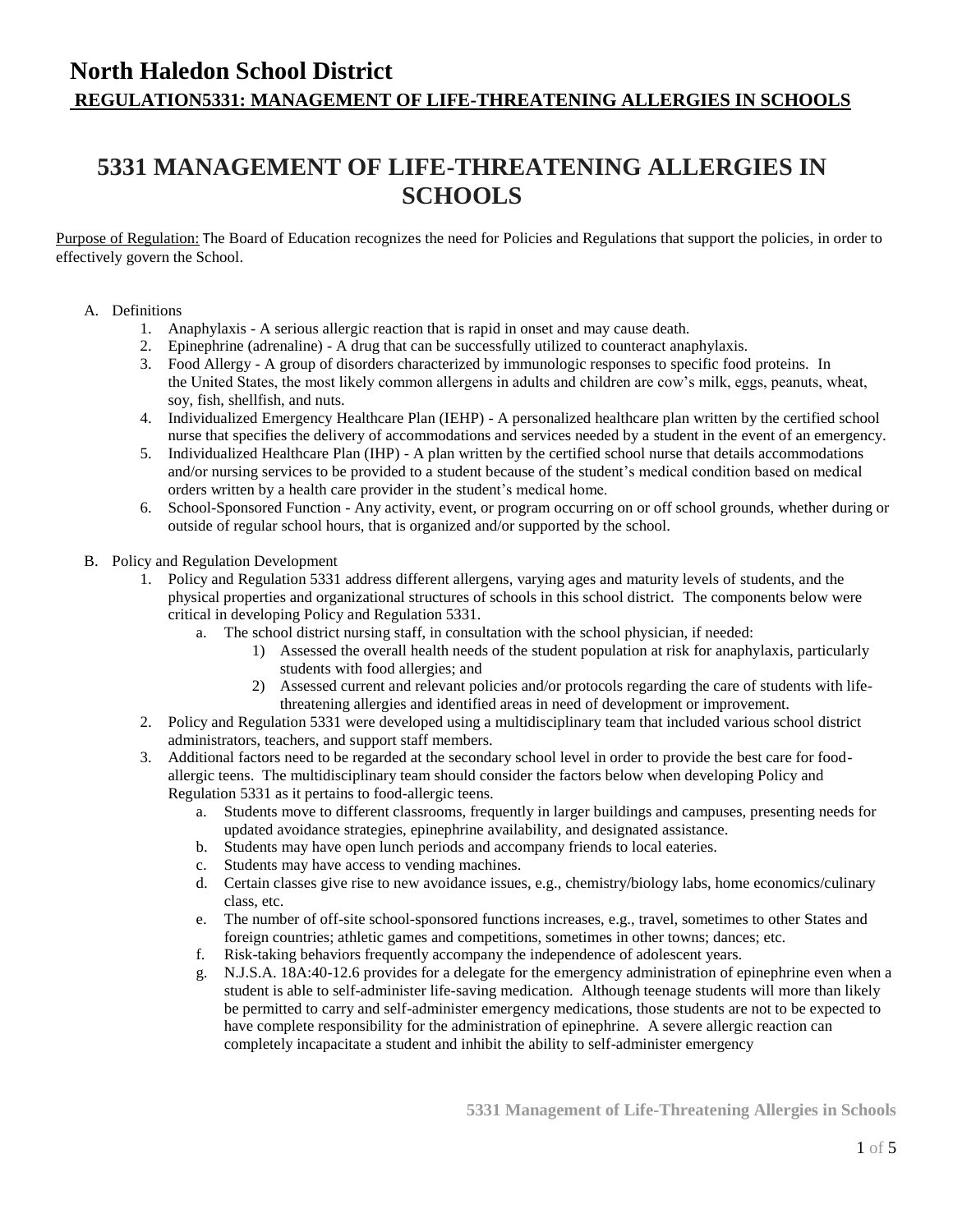medication. Therefore, the school nurse or volunteer delegate shall be available during school and schoolsponsored functions to administer epinephrine in an emergency in accordance with the provisions of N.J.S.A. 18A:40-12.5.e.(2).

4. The Principal and/or the school nurse will educate staff and the community regarding Policy and Regulation 5331; obtain feedback on the implementation and effectiveness of the Policy and Regulation; and annually review, evaluate, and update the Policy and Regulation, as needed or required by law.

#### C. Prevention Measures

1. Considerations for the Cafeteria

The Principal, in consultation with the school nurse, teaching staff members, food service staff members, and other appropriate staff members, will work to make the cafeteria environment as safe as possible for food-allergic students. This process includes making determinations about serving foods with known allergens and identifying steps that can be taken to reduce the chance of accidental exposure. The steps may include:

- a. Training to food service personnel on food label reading and safe handling, as well as safe meal substitutions for food-allergic children.
- b. Educating cafeteria staff and monitors about food-allergy management and make them aware of the students who have life-threatening food allergies.
- c. Developing and implementing standard procedures for cleaning tables, chairs, and trays, particularly those designated as allergen-safe, after lunch periods using dedicated and disposable supplies to avoid cross contact.
- d. When possible, sharing ingredient/allergen information for food provided by the school to students and parent(s) or legal guardian(s).
- e. Making allergen-safe table(s) an available option for allergic students.
- f. Considering allergen-full table(s) (i.e., all those eating peanut butter sit together).
- g. Discouraging students from sharing or trading food/snack items, drinks, straws, or utensils.
- h. Encouraging students to wash hands before and after eating.
- i. Considering the benefits and ramifications of serving and/or removing allergen-containing foods or removing a particular food item from the school menu.
- j. Making accommodations in the event a student cannot be in direct proximity to certain allergens that are being cooked/boiled/steamed.
- 2. Considerations for the Classroom

Provisions will be made to develop safeguards for the protection of food-allergic students in the classroom. The school nurse will work with the classroom teacher(s) so the teacher understands and is able to initiate the student's IEHP, as necessary.

- a. If possible, consider prohibiting the use or consumption of allergen-containing foods in the classroom.
- b. Conduct training for teachers, aides, volunteers, substitutes, and students about food allergies.
- c. Develop and implement a procedure that will alert substitute teachers to the presence of any students with food allergies and any accompanying instructions.
- d. Develop and implement a letter to parent(s) or legal guardian(s) of classmates of the food-allergic student (without identifying the student), particularly in lower grades, explaining any prohibitions on food in the classroom.
- e. Discourage the use of food allergens for classroom projects/activities, classroom celebrations, etc.
- f. Encourage the use of non-food items for all classroom events/activities, as a way to avoid the potential presence of major food allergens.
- g. Notify parent(s) or legal guardian(s) of classroom celebrations that involve food with particular attention to notification of parent(s) or legal guardian(s) of food-allergic children.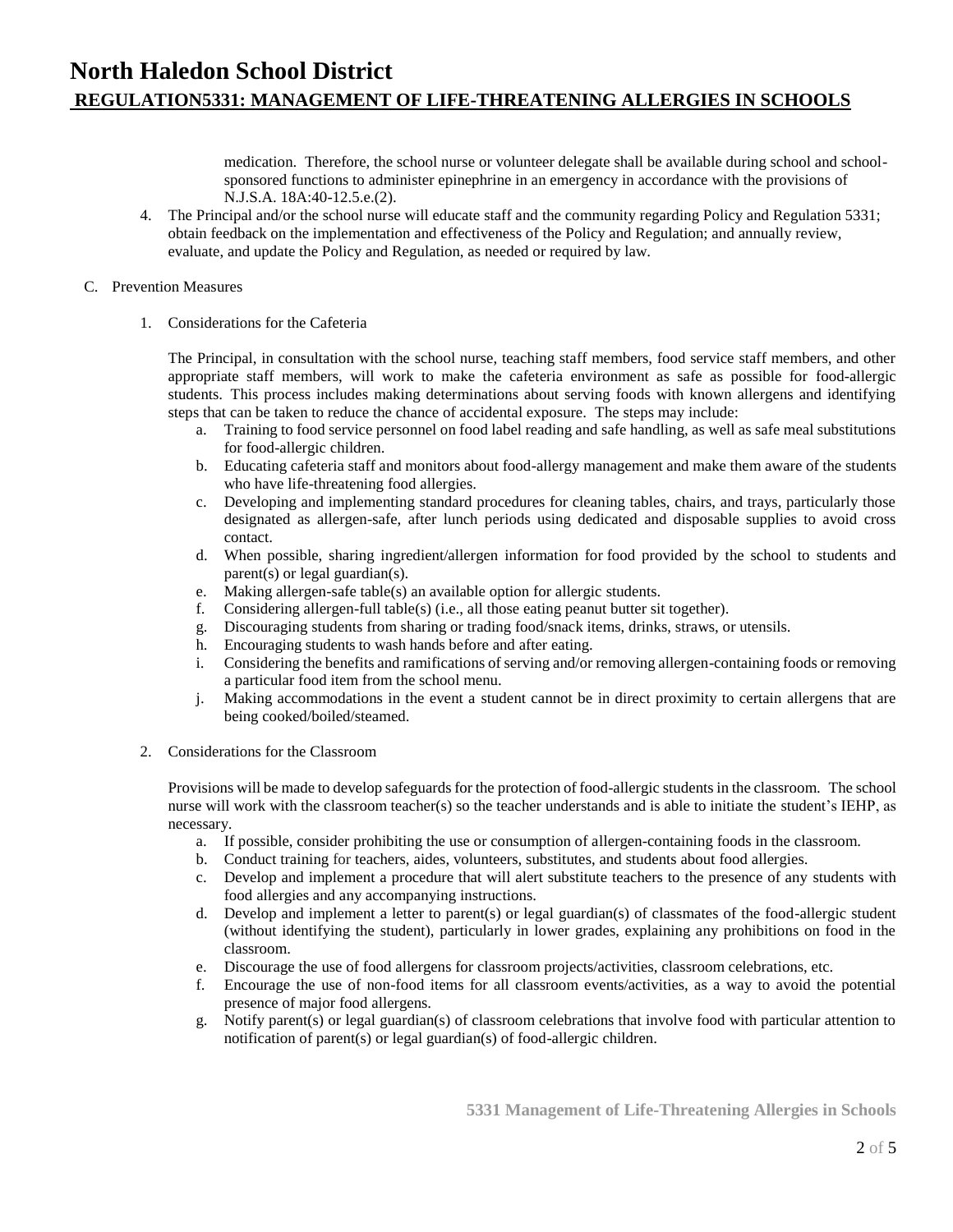## **North Haledon School District REGULATION5331: MANAGEMENT OF LIFE-THREATENING ALLERGIES IN SCHOOLS**

- h. Encourage students to wash hands before and after eating.
- i. Develop and implement standard procedures for cleaning desks, tables, and the general classroom area.
- 3. General Considerations for the School Environment

The Principal, in consultation with the school nurse, teaching staff members, food service staff members, and other appropriate staff members, will work to make the school environment as safe as possible for the food-allergic student to include:

- a. Developing and implementing cleaning procedures for common areas (i.e., libraries, computer labs, music and art rooms, hallways, etc.).
- b. Developing and implementing guidelines for food fundraisers (i.e. bake sales, candy sales, etc.) that are held on school grounds.
- c. Avoiding the use of food products as displays or components of displays in hallways.
- d. Developing protocols for appropriate cleaning methods following events held at the school, which involve food.
- 4. Field Trips and Other School Functions

N.J.S.A. 18A:40-12.6 requires a nurse or delegate to be available during school and school-sponsored functions in the event of anaphylaxis. Students with food allergies should participate in all school activities and will not be excluded based on their condition. The appropriate school staff member(s) should:

- a. Communicate (with parent(s) or legal guardian(s) permission) relevant aspects of the IEHP to staff, as appropriate, for field trips, school-sponsored functions, and before- and after-school programs.
- b. Encourage long-term planning of field trips in order to ensure that food-allergic students receive needed services while away from school.
- c. Evaluate appropriateness of trips when considering the needs of students e.g., a trip to a dairy farm should not be scheduled for a class with a milk-allergic student.
- d. Encourage, but do not require, parent(s) or legal guardian(s) of food-allergic students to accompany their child on school trips.
- e. Implement the district's procedure for the emergency administration of medications.
- f. Implement the district's procedure for emergency staff communications on field trips.
- g. Inform parent(s) or legal guardian(s), when possible, of school events at which food will be served or used.
- 5. Bus Transportation

The district administrative staff and transportation personnel will consider the needs of students with life-threatening allergies while being transported to and from school and to school-sponsored activities. The appropriate school staff member(s) should:

- a. Advise bus drivers of the students that have food allergies, symptoms associated with food-allergic reactions, and how to respond appropriately.
- b. Assess the emergency communications systems on buses.
- c. Consider assigned bus seating i.e., students with food allergies can sit at the front of the bus or can be paired with a "bus buddy."
- d. Assess existing policies regarding food on buses.
- 6. Preparing for an Emergency

The Principal and school nurse will establish emergency protocols and procedures in advance of an emergency. These protocols and procedures should:

a. Provide training for school personnel about life-threatening allergic conditions.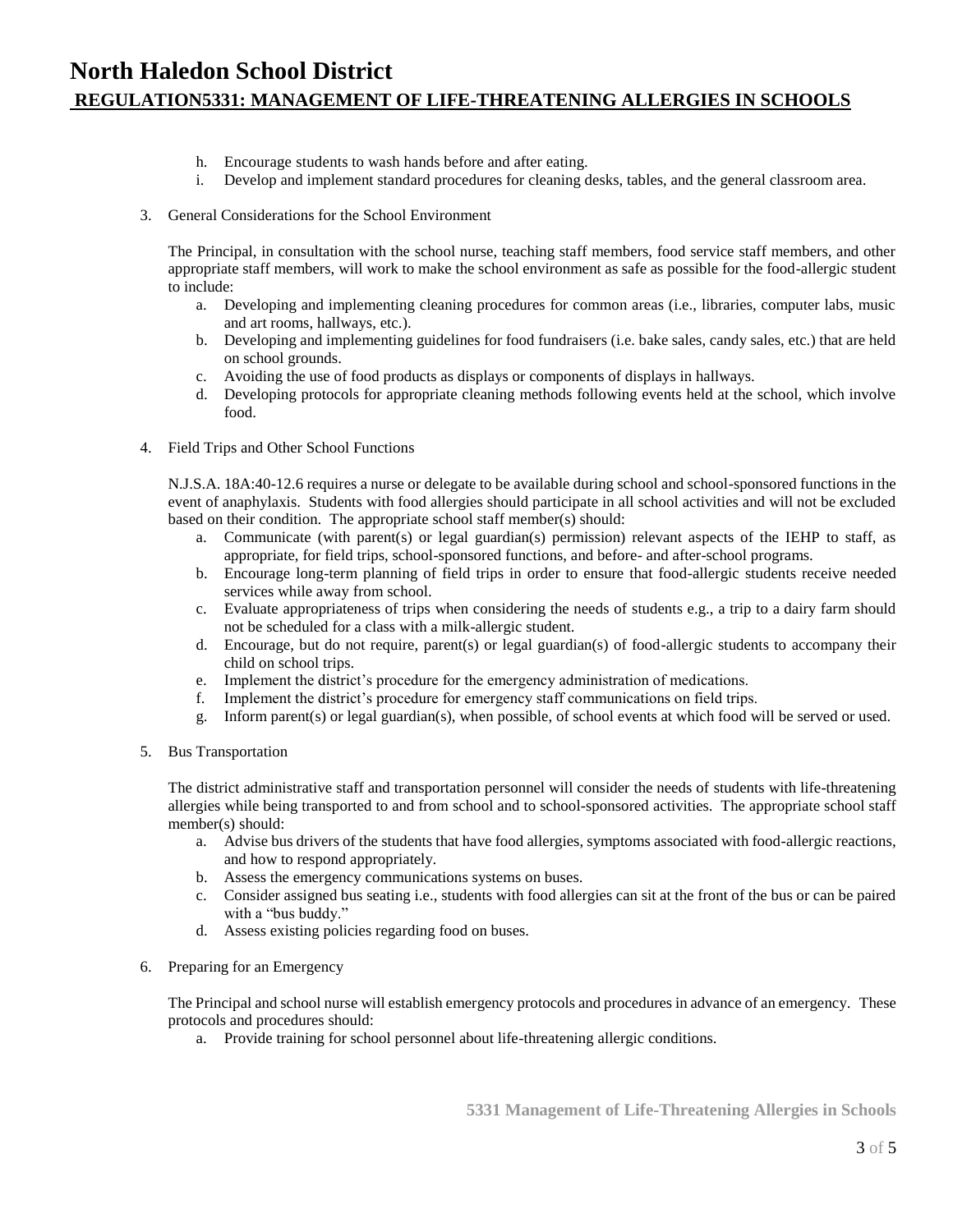## **North Haledon School District REGULATION5331: MANAGEMENT OF LIFE-THREATENING ALLERGIES IN SCHOOLS**

- b. Create a list of volunteer delegates trained by the nurse in the administration of epinephrine, and disseminate the list appropriately.
- c. Ensure that epinephrine is quickly and readily accessible in the event of an emergency. If appropriate, maintain a backup supply of the medication.
- d. Coordinate with local EMS on emergency response in the event of anaphylaxis.
- e. Consider conducting anaphylaxis drills as part of the district or school-wide emergency response plan.
- f. Ensure access to epinephrine and allergy-free foods when developing plans for fire drills, lockdowns, etc.
- g. Ensure that reliable communication devices are available in the event of an emergency.
- h. Adhere to *Occupational Safety and Health Administration* (OSHA) and Universal Precautions Guidelines for disposal of epinephrine auto-injectors after use.
- 7. Sensitivity and Bullying

A food-allergic student may become victim to threats of bullying related to his/her condition. N.J.A.C. 6A:16-7.9 requires each Board of Education to develop, adopt, and implement a policy prohibiting harassment, intimidation, or bullying on school grounds, including on a school bus or at a school-sponsored function, pursuant to N.J.S.A. 18A:37- 15. The appropriate school staff member(s) should:

- a. Remind students and staff that bullying or teasing food-allergic students will not be tolerated and violators should be disciplined appropriately.
- b. Offer professional development for faculty and staff regarding confidentiality to prevent open discussion about the health of specific students.
- c. Discourage needless labeling of food-allergic students in front of others. A food-allergic student should not be referred to as "the peanut kid," "the bee kid" or any other name related to the student's condition.
- D. Roles and Responsibilities for Managing Food Allergies

The risk of accidental exposure to foods can be reduced in the school setting if schools, students, parent(s) or legal guardian(s), and physicians work together to minimize risks of exposure to allergens and provide a safe educational environment for foodallergic students.

- 1. Family's Role
	- a. Notify the school of the student's allergies.
	- b. Work with the school team to develop a plan that accommodates the student's needs throughout the school, including the classroom, the cafeteria, after-care programs, during school-sponsored activities, and on the school bus, as well as an IEHP.
	- c. Provide written medical documentation, instructions, and medications as directed by a physician, using the Food Allergy Action Plan as a guide. Include a photo of the child on written form.
	- d. Provide properly labeled medications and promptly replace medications after use or upon expiration.
	- e. Educate the child in the self-management of their food allergy including: safe and unsafe foods; strategies for avoiding exposure to unsafe foods; symptoms of allergic reactions; how and when to tell an adult they may be having an allergy-related problem; and how to read food labels (age appropriate).
	- f. Review policies and procedures with the school staff, the child's physician, and the child (if age appropriate) after a reaction has occurred.
	- g. Provide current emergency contact information and update regularly.
- 2. School's Role
	- a. Review the health records submitted by parent(s) or legal guardian(s) and physicians.
	- b. Identify a core team including the school nurse, teacher, Principal, and school food service and nutrition manager/director to work with parent(s) or legal guardian(s) and the student (age appropriate) to establish an